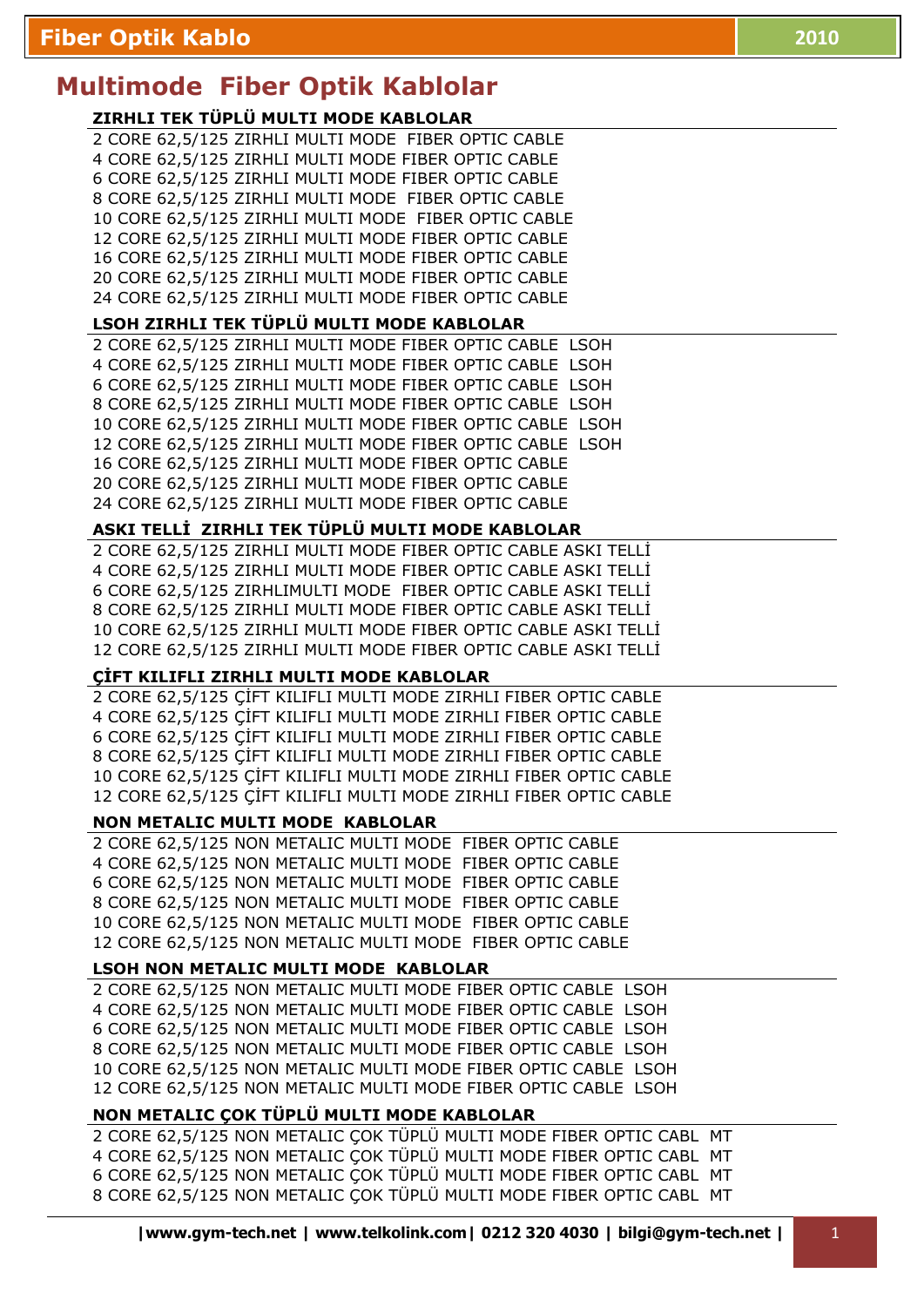12 CORE 62,5/125 NON METALIC ÇOK TÜPLÜ MULTI MODE FIBER OPTIC CAB MT 16 CORE 62,5/125 NON METALIC ÇOK TÜPLÜ MULTI MODE FIBER OPTIC CAB MT 20 CORE 62,5/125 NON METALIC ÇOK TÜPLÜ MULTI MODE FIBER OPTIC CAB MT 24 CORE 62,5/125 NON METALIC ÇOK TÜPLÜ MULTI MODE FIBER OPTIC CAB MT 36 CORE 62,5/125 NON METALIC ÇOK TÜPLÜ MULTI MODE FIBER OPTIC CAB MT 48 CORE 62,5/125 NON METALIC ÇOK TÜPLÜ MULTI MODE FIBER OPTIC CAB MT 60 CORE 62,5/125 NON METALIC ÇOK TÜPLÜ MULTI MODE FIBER OPTIC CAB MT 72 CORE 62,5/125 NON METALIC ÇOK TÜPLÜ MULTI MODE FIBER OPTIC CAB MT 96 CORE 62,5/125 NON METALIC ÇOK TÜPLÜ MULTI MODE FIBER OPTIC CAB MT 144 CORE 62,5/125 NON METALIC ÇOK TÜPLÜ MULTI MODE FIBER OPTIC CA MT

## **ÇOK TÜPLÜ ZIRHLI MULTI MODE KABLOLAR**

2 CORE 62,5/125 ZIRHLI ÇOK TÜPLÜ MULTI MODE FIBER OPTIC CABLE 4 CORE 62,5/125 ZIRHLI ÇOK TÜPLÜ MULTI MODE FIBER OPTIC CABLE 6 CORE 62,5/125 ZIRHLI ÇOK TÜPLÜ MULTI MODE FIBER OPTIC CABLE 8 CORE 62,5/125 ZIRHLI ÇOK TÜPLÜ MULTI MODE FIBER OPTIC CABLE 12 CORE 62,5/125 ZIRHLI ÇOK TÜPLÜ MULTI MODE FIBER OPTIC CABLE 16 CORE 62,5/125 ZIRHLI ÇOK TÜPLÜ MULTI MODE FIBER OPTIC CABLE 20 CORE 62,5/125 ZIRHLI ÇOK TÜPLÜ MULTI MODE FIBER OPTIC CABLE 24 CORE 62,5/125 ZIRHLI ÇOK TÜPLÜ MULTI MODE FIBER OPTIC CABLE 36 CORE 62,5/125 ZIRHLI ÇOK TÜPLÜ MULTI MODE FIBER OPTIC CABLE 48 CORE 62,5/125 ZIRHLI ÇOK TÜPLÜ MULTI MODE FIBER OPTIC CABLE 60 CORE 62,5/125 ZIRHLI ÇOK TÜPLÜ MULTI MODE FIBER OPTIC CABLE 72 CORE 62,5/125 ZIRHLI ÇOK TÜPLÜ MULTI MODE FIBER OPTIC CABLE 96 CORE 62,5/125 ZIRHLI ÇOK TÜPLÜ MULTI MODE FIBER OPTIC CABLE 144 CORE 62,5/125 ZIRHLI ÇOK TÜPLÜ MULTI MODE FIBER OPTIC CABLE

#### **ZIRHLI ÇOK TÜPLÜ ÇİFT KILIFLI MULTI MODE KABLOLAR**

4 CORE 62,5/125 ZIRHLI ÇOK TÜPLÜ MULTI MODE FIBER OPTIC CABLE 6 CORE 62,5/125 ZIRHLI ÇOK TÜPLÜ MULTI MODE FIBER OPTIC CABLE 8 CORE 62,5/125 ZIRHLI ÇOK TÜPLÜ MULTI MODE FIBER OPTIC CABLE 12 CORE 62,5/125 ZIRHLI ÇOK TÜPLÜ MULTI MODE FIBER OPTIC CABLE 24 CORE 62,5/125 ZIRHLI ÇOK TÜPLÜ MULTI MODE FIBER OPTIC CABLE 36 CORE 62,5/125 ZIRHLI ÇOK TÜPLÜ MULTI MODE FIBER OPTIC CABLE 48 CORE 62,5/125 ZIRHLI ÇOK TÜPLÜ MULTI MODE FIBER OPTIC CABLE 60 CORE 62,5/125 ZIRHLI ÇOK TÜPLÜ MULTI MODE FIBER OPTIC CABLE 72 CORE 62,5/125 ZIRHLI ÇOK TÜPLÜ MULTI MODE FIBER OPTIC CABLE 96 CORE 62,5/125 ZIRHLI ÇOK TÜPLÜ MULTI MODE FIBER OPTIC CABLE 144 CORE 62,5/125 ZIRHLI ÇOK TÜPLÜ MULTI MODE FIBER OPTIC CABLE

#### ASKI TELLİ ZIRHLI ÇOK TÜPLÜ MULTI MODE KABLOLAR

4 CORE 62,5/125 ZIRHLI ÇOK TÜPLÜ MULTI MODE FIBER OPTIC CABLE ASKI T MT 6 CORE 62,5/125 ZIRHLI ÇOK TÜPLÜ MULTI MODE FIBER OPTIC CABLE ASKI 8 CORE 62,5/125 ZIRHLI ÇOK TÜPLÜ MULTI MODE FIBER OPTIC CABLE ASKI T MT 12 CORE 62,5/125 ZIRHLI ÇOK TÜPLÜ MULTI MODE FIBER OPTIC CABLE ASK MT 16 CORE 62,5/125 ZIRHLI ÇOK TÜPLÜ MULTI MODE FIBER OPTIC CABLE ASK MT 20 CORE 62,5/125 ZIRHLI ÇOK TÜPLÜ MULTI MODE FIBER OPTIC CABLE ASK MT 24 CORE 62,5/125 ZIRHLI ÇOK TÜPLÜ MULTI MODE FIBER OPTIC CABLE ASK MT 36 CORE 62,5/125 ZIRHLI ÇOK TÜPLÜ MULTI MODE FIBER OPTIC CABLE ASK MT 48 CORE 62,5/125 ZIRHLI ÇOK TÜPLÜ MULTI MODE FIBER OPTIC CABLE ASK MT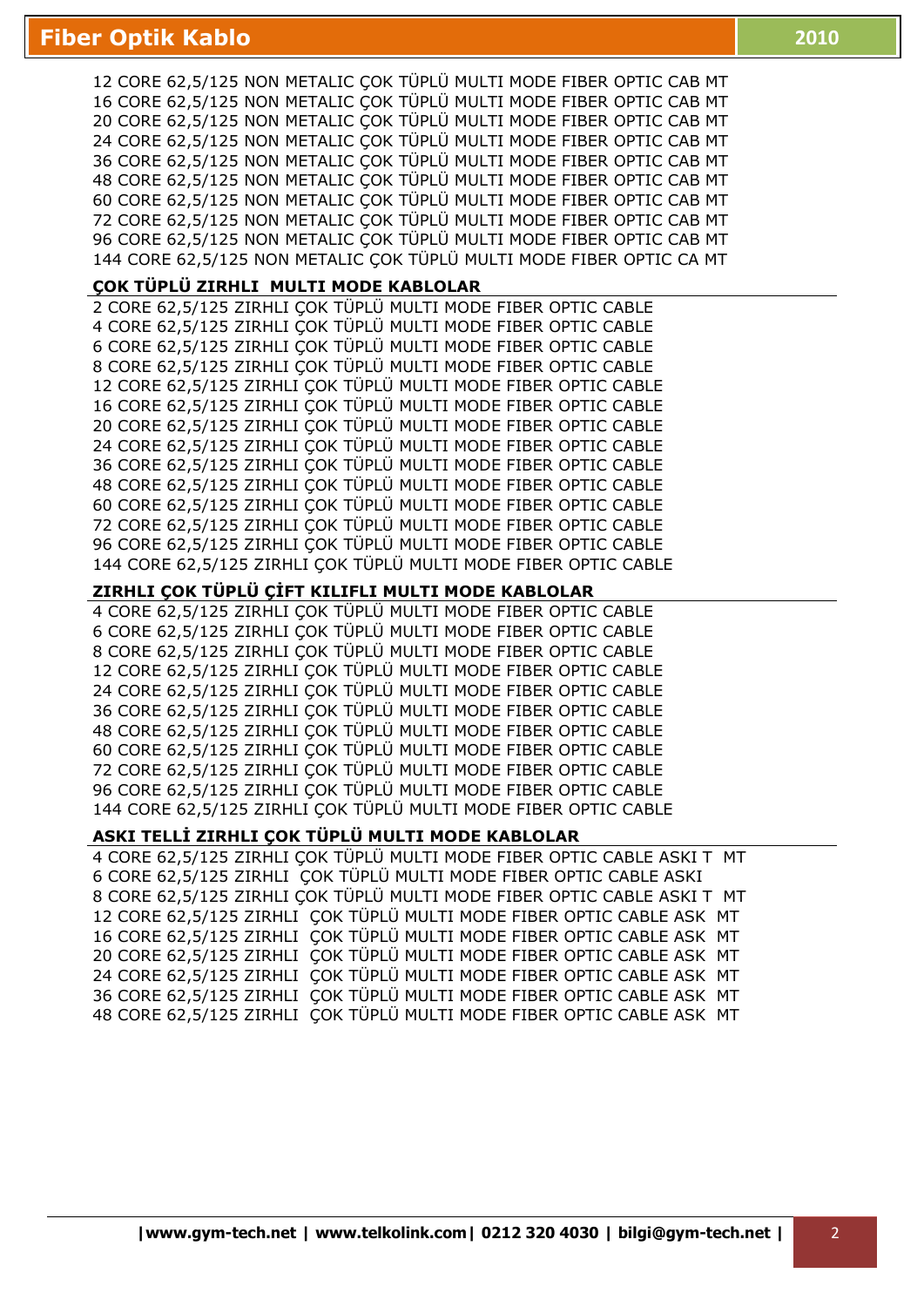# **ZIRHLI TEK TÜPLÜ SINGLE MODE KABLOLAR**

2 CORE ZIRHLI SINGLE MODE FIBER OPTIC CABLE 4 CORE ZIRHLI SINGLE MODE FIBER OPTIC CABLE 6 CORE ZIRHLI SINGLE MODE FIBER OPTIC CABLE 8 CORE ZIRHLI SINGLE MODE FIBER OPTIC CABLE 10 CORE ZIRHLI SINGLE MODE FIBER OPTIC CABLE 12 CORE ZIRHLI SINGLE MODE FIBER OPTIC CABLE 16 CORE ZIRHLI SINGLE MODE FIBER OPTIC CABLE 20 CORE ZIRHLI SINGLE MODE FIBER OPTIC CABLE 24 CORE ZIRHLI SINGLE MODE FIBER OPTIC CABLE

#### **LSOH ZIRHLI TEK TÜPLÜ SINGLE MODE KABLOLAR**

2 CORE ZIRHLI SINGLE MODE FIBER OPTIC CABLE LSOH 4 CORE ZIRHLI SINGLE MODE FIBER OPTIC CABLE LSOH 6 CORE ZIRHLI SINGLE MODE FIBER OPTIC CABLE LSOH 8 CORE ZIRHLI SINGLE MODE FIBER OPTIC CABLE LSOH 10 CORE ZIRHLI SINGLE MODE FIBER OPTIC CABLE LSOH 12 CORE ZIRHLI SINGLE MODE FIBER OPTIC CABLE LSOH 16 CORE ZIRHLI SINGLE MODE FIBER OPTIC CABLE LSOH 20 CORE ZIRHLI SINGLE MODE FIBER OPTIC CABLE LSOH 24 CORE ZIRHLI SINGLE MODE FIBER OPTIC CABLE LSOH

# ASKI TELLİ ZIRHLI TEK TÜPLÜ SINGLE MODE KABLOLAR

2 CORE ZIRHLI SINGLE MODE FIBER OPTIC CABLE ASKI TELLİ 4 CORE ZIRHLI SINGLE MODE FIBER OPTIC CABLE ASKI TELLI 6 CORE ZIRHLISINGLE MODE FIBER OPTIC CABLE ASKI TELLİ 8 CORE ZIRHLI SINGLE MODE FIBER OPTIC CABLE ASKI TELLİ 10 CORE ZIRHLI SINGLE MODE FIBER OPTIC CABLE ASKI TELLİ 12 CORE ZIRHLI SINGLE MODE FIBER OPTIC CABLE ASKI TELLI

#### **CIFT KILIFLI ZIRHLI SINGLE MODE KABLOLAR**

2 CORE CIFT KILIFLI SINGLE MODE ZIRHLI FIBER OPTIC CABLE 4 CORE CIFT KILIFLI SINGLE MODE ZIRHLI FIBER OPTIC CABLE 6 CORE ÇİFT KILIFLI SINGLE MODE ZIRHLI FIBER OPTIC CABLE 8 CORE CIFT KILIFLI SINGLE MODE ZIRHLI FIBER OPTIC CABLE 10 CORE CIFT KILIFLI SINGLE MODE ZIRHLI FIBER OPTIC CABLE 12 CORE ÇİFT KILIFLI SINGLE MODE ZIRHLI FIBER OPTIC CABLE

#### **NON METALIC SINGLE MODE KABLOLAR**

2 CORE NON METALIC SINGLE MODE FIBER OPTIC CABLE 4 CORE NON METALIC SINGLE MODE FIBER OPTIC CABLE 6 CORE NON METALIC SINGLE MODE FIBER OPTIC CABLE 8 CORE NON METALIC SINGLE MODE FIBER OPTIC CABLE 10 CORE NON METALIC SINGLE MODE FIBER OPTIC CABLE 12 CORE NON METALIC SINGLE MODE FIBER OPTIC CABLE

#### **LSOH NON METALIC SINGLE MODE KABLOLAR**

2 CORE NON METALIC SINGLE MODE FIBER OPTIC CABLE LSOH 4 CORE NON METALIC SINGLE MODE FIBER OPTIC CABLE LSOH 6 CORE NON METALIC SINGLE MODE FIBER OPTIC CABLE LSOH 8 CORE NON METALIC SINGLE MODE FIBER OPTIC CABLE LSOH 10 CORE NON METALIC SINGLE MODE FIBER OPTIC CABLE LSOH 12 CORE NON METALIC SINGLE MODE FIBER OPTIC CABLE LSOH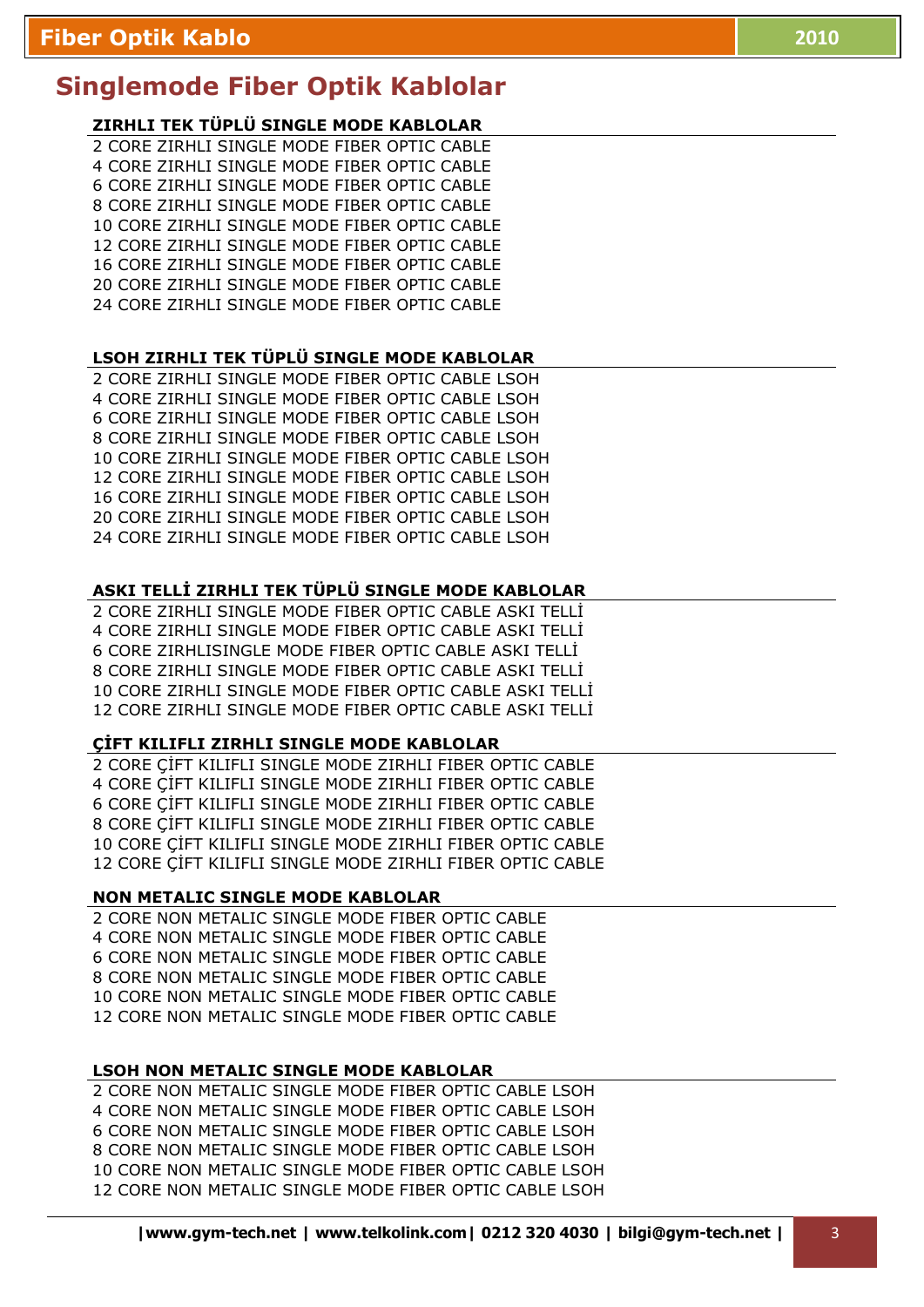## **NON METALIC ÇOK TÜPLÜ SINGLE MODE KABLOLAR**

2 CORE NON METALIC ÇOK TÜPLÜ SINGLE MODE FIBER OPTIC CABLE 4 CORE NON METALIC ÇOK TÜPLÜ SINGLE MODE FIBER OPTIC CABLE 6 CORE NON METALIC ÇOK TÜPLÜ SINGLE MODE FIBER OPTIC CABLE 8 CORE NON METALIC ÇOK TÜPLÜ SINGLE MODE FIBER OPTIC CABLE 12 CORE NON METALIC ÇOK TÜPLÜ SINGLE MODE FIBER OPTIC CABLE 16 CORE NON METALIC ÇOK TÜPLÜ SINGLE MODE FIBER OPTIC CABLE 20 CORE NON METALIC ÇOK TÜPLÜ SINGLE MODE FIBER OPTIC CABLE 24 CORE NON METALIC ÇOK TÜPLÜ SINGLE MODE FIBER OPTIC CABLE 36 CORE NON METALIC ÇOK TÜPLÜ SINGLE MODE FIBER OPTIC CABLE 48 CORE NON METALIC ÇOK TÜPLÜ SINGLE MODE FIBER OPTIC CABLE 60 CORE NON METALIC ÇOK TÜPLÜ SINGLE MODE FIBER OPTIC CABLE 72 CORE NON METALIC ÇOK TÜPLÜ SINGLE MODE FIBER OPTIC CABLE 96 CORE NON METALIC ÇOK TÜPLÜ SINGLE MODE FIBER OPTIC CABLE 144 CORE NON METALIC ÇOK TÜPLÜ SINGLE MODE FIBER OPTIC CABLE

## **ÇOK TÜPLÜ ZIRHLI SINGLE MODE KABLOLAR**

2 CORE ZIRHLI ÇOK TÜPLÜ SINGLE MODE FIBER OPTIC CABLE 4 CORE ZIRHLI ÇOK TÜPLÜ SINGLE MODE FIBER OPTIC CABLE 6 CORE ZIRHLI ÇOK TÜPLÜ SINGLE MODE FIBER OPTIC CABLE 8 CORE ZIRHLI ÇOK TÜPLÜ SINGLE MODE FIBER OPTIC CABLE 12 CORE ZIRHLI ÇOK TÜPLÜ SINGLE MODE FIBER OPTIC CABLE 16 CORE ZIRHLI ÇOK TÜPLÜ SINGLE MODE FIBER OPTIC CABLE 20 CORE ZIRHLI ÇOK TÜPLÜ SINGLE MODE FIBER OPTIC CABLE 24 CORE ZIRHLI ÇOK TÜPLÜ SINGLE MODE FIBER OPTIC CABLE 36 CORE ZIRHLI ÇOK TÜPLÜ SINGLE MODE FIBER OPTIC CABLE 48 CORE ZIRHLI ÇOK TÜPLÜ SINGLE MODE FIBER OPTIC CABLE 60 CORE ZIRHLI ÇOK TÜPLÜ SINGLE MODE FIBER OPTIC CABLE 72 CORE ZIRHLI ÇOK TÜPLÜ SINGLE MODE FIBER OPTIC CABLE 96 CORE ZIRHLI ÇOK TÜPLÜ SINGLE MODE FIBER OPTIC CABLE 144 CORE ZIRHLI ÇOK TÜPLÜ SINGLE MODE FIBER OPTIC CABLE

## ASKI TELLİ ZIRHLI ÇOK TÜPLÜ SINGLE MODE KABLOLAR

4 CORE ZIRHLI COK TÜPLÜ SINGLE MODE FIBER OPTIC CABLE ASKI TELLİ 6 CORE ZIRHLI ÇOK TÜPLÜ SINGLE MODE FIBER OPTIC CABLE ASKI TELLĐ 8 CORE ZIRHLI ÇOK TÜPLÜ SINGLE MODE FIBER OPTIC CABLE ASKI TELLİ 12 CORE ZIRHLI ÇOK TÜPLÜ SINGLE MODE FIBER OPTIC CABLE ASKI TELLİ 16 CORE ZIRHLI ÇOK TÜPLÜ SINGLE MODE FIBER OPTIC CABLE ASKI TELLİ 20 CORE ZIRHLI COK TÜPLÜ SINGLE MODE FIBER OPTIC CABLE ASKI TELLİ 24 CORE ZIRHLI COK TÜPLÜ SINGLE MODE FIBER OPTIC CABLE ASKI TELLİ 36 CORE ZIRHLI COK TÜPLÜ SINGLE MODE FIBER OPTIC CABLE ASKI TELLİ 48 CORE ZIRHLI COK TÜPLÜ SINGLE MODE FIBER OPTIC CABLE ASKI TELLİ

#### ASKI TELLİ ZIRHLI ÇOK TÜPLÜ SINGLE MODE KABLOLAR

4 CORE ZIRHLI ÇİFT KILIFLI ÇOK TÜPLÜ SINGLE MODE FIBER OPTIC CABLE ASKI TELLİ 6 CORE ZIRHLI ÇİFT KILIFLI ÇOK TÜPLÜ SINGLE MODE FIBER OPTIC CABLE ASKI TELLİ 8 CORE ZIRHLI ÇİFT KILIFLI ÇOK TÜPLÜ SINGLE MODE FIBER OPTIC CABLE ASKI TELLİ 12 CORE ZIRHLI ÇİFT KILIFLI ÇOK TÜPLÜ SINGLE MODE FIBER OPTIC CABLE ASKI TELLİ 16 CORE ZIRHLI ÇİFT KILIFLI ÇOK TÜPLÜ SINGLE MODE FIBER OPTIC CABLE ASKI TELLİ 20 CORE ZIRHLI ÇİFT KILIFLI ÇOK TÜPLÜ SINGLE MODE FIBER OPTIC CABLE ASKI TELLİ 24 CORE ZIRHLI ÇİFT KILIFLI ÇOK TÜPLÜ SINGLE MODE FIBER OPTIC CABLE ASKI TELLİ 36 CORE ZIRHLI ÇİFT KILIFLI ÇOK TÜPLÜ SINGLE MODE FIBER OPTIC CABLE ASKI TELLİ 48 CORE ZIRHLI CİFT KILIFLI COK TÜPLÜ SINGLE MODE FIBER OPTIC CABLE ASKI TELLİ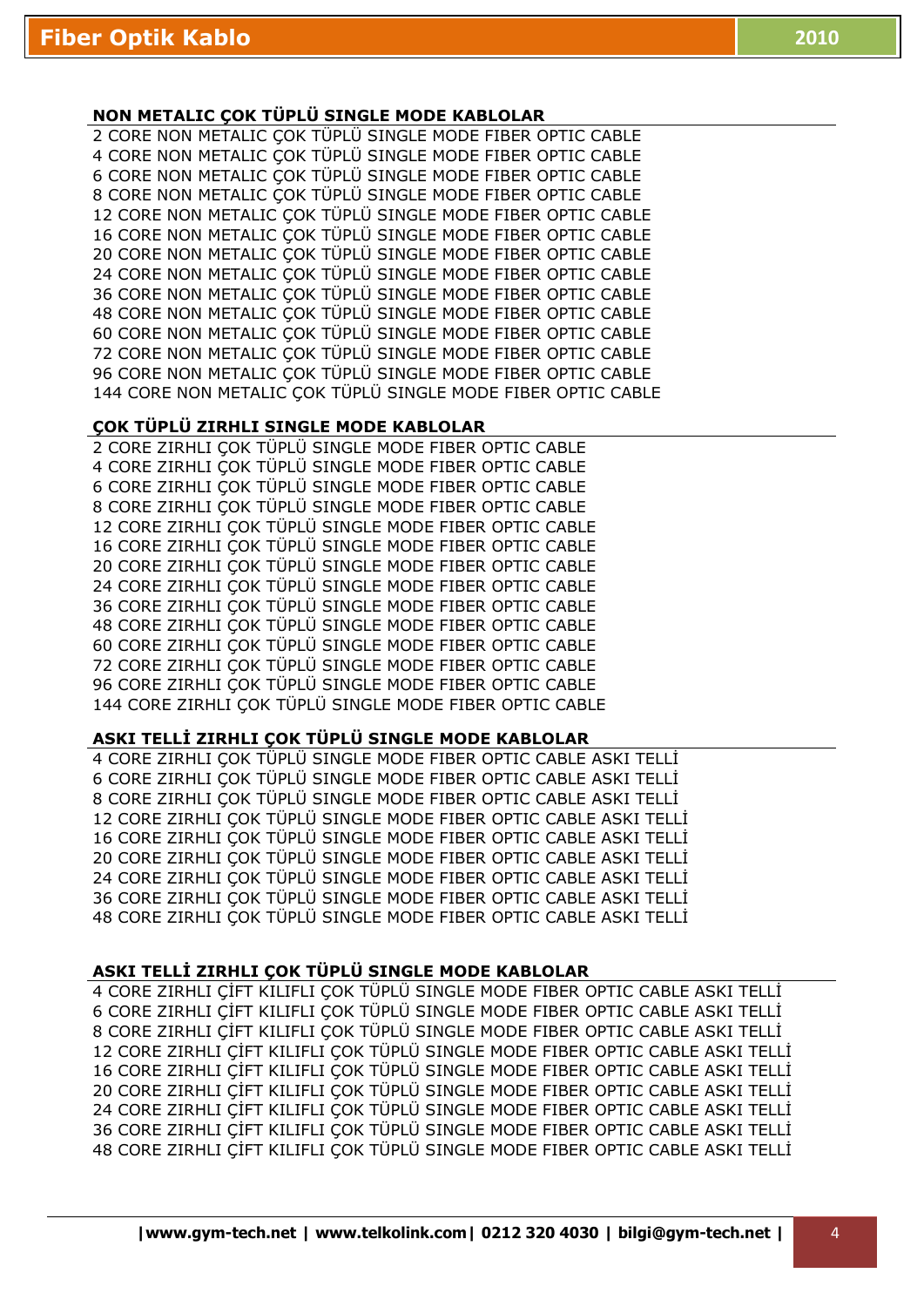#### **TEK TÜPLÜ INDOOR (ZIRHSIZ)+ 2X1.5 (Figure 8) SM F/O KABLO G652**

2 CORES SM-SLT-NMA-SJ-POVER 4 CORES SM-SLT-NMA-SJ-POVER 6 CORES SM-SLT-NMA-SJ-POVER 8 CORES SM-SLT-NMA-SJ-POVER 10 CORES SM-SLT-NMA-SJ-POVER 12 CORES SM-SLT-NMA-SJ-POVER

#### **TEK TÜPLÜ INDOOR (ZIRHSIZ)+ 2X2.5 (Figure 8) SM F/O KABLO G652**

2 CORES SM-SLT-NMA-SJ-POWER 4 CORES SM-SLT-NMA-SJ-POWER 6 CORES SM-SLT-NMA-SJ-POWER 8 CORES SM-SLT-NMA-SJ-POWER 10 CORES SM-SLT-NMA-SJ-POWER 12 CORES SM-SLT-NMA-SJ-POWER

#### **ÇOK TÜPLÜ INDOOR ZIRHSIZ + 2X1.5 POWER (Figure 8) SM F/O KABLO G652**

2 CORES SM-MLT-NMA-SJ 4 CORES SM-MLT-NMA-SJ 6 CORES SM-MLT-NMA-SJ 8 CORES SM-MLT-NMA-SJ 12 CORES SM-MLT-NMA-SJ 16 CORES SM-MLT-NMA-SJ 20 CORES SM-MLT-NMA-SJ FO 24 -Y 6x4 SM-MLT-NMA-SJ FO 24 -Y 2x12 SM-MLT-NMA-SJ FO 36 Y 6x6 SM-MLT-NMA-SJ FO 36 Y 3x12 SM-MLT-NMA-SJ FO 48 Y 4x12,6x8 SM-MLT-NMA-SJ 60 CORES SM-MLT-NMA-SJ 72 CORES SM-MLT-NMA-SJ 96 CORES SM-MLT-NMA-SJ 144 CORES SM-MLT-NMA-SJ 192 CORES SM-MLT-NMA-SJ

#### **ÇOK TÜPLÜ ZIRHSIZ + 2X2.5 POWER (Figure 8) SM F/O KABLO G652**

FO 2 -Y SM-MLT-NMA-SJ FO 4 -Y SM-MLT-NMA-SJ FO 6 -Y SM-MLT-NMA-SJ FO 8 -Y SM-MLT-NMA-SJ FO 12 -Y SM-MLT-NMA-SJ FO 16 -Y SM-MLT-NMA-SJ FO 20 -Y SM-MLT-NMA-SJ FO 24 -Y 6x4 SM-MLT-NMA-SJ FO 24 -Y 2x12 SM-MLT-NMA-SJ FO 36 Y 6x6 SM-MLT-NMA-SJ FO 36 Y 3x12 SM-MLT-NMA-SJ FO 48 Y 4x12,6x8 SM-MLT-NMA-SJ FO 60 Y SM-MLT-NMA-SJ FO 72 Y SM-MLT-NMA-SJ FO 96 Y SM-MLT-NMA-SJ FO 144 Y SM-MLT-NMA-SJ FO 192 Y SM-MLT-NMA-SJ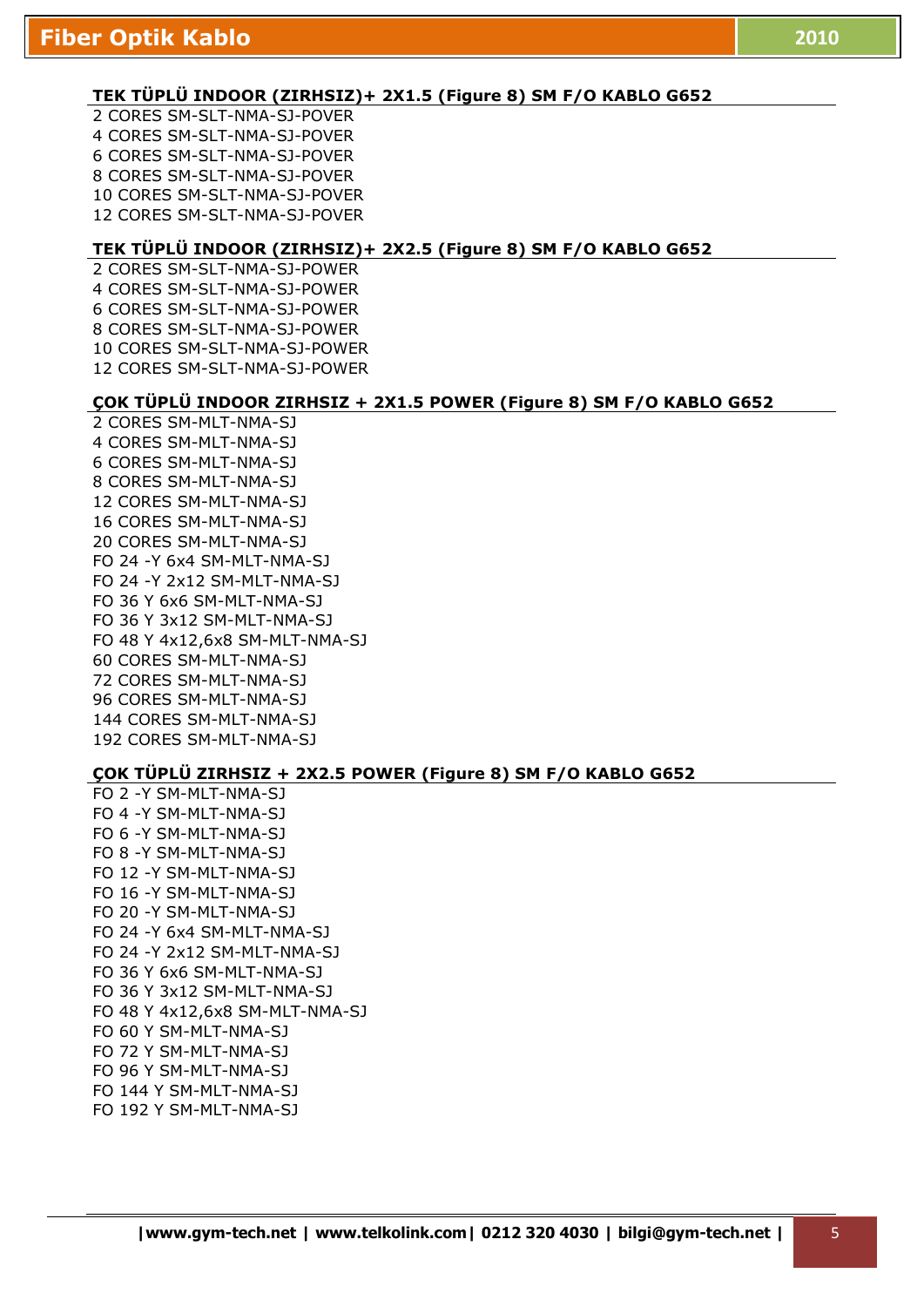# COK TÜPLÜ ZIRHSIZ SM-2X1,5 ENERJİ DAMARLI-KOMPOZİT KABLO F/O G652

FO 2 -Y SM-MLT-NMA-SJ-C FO 4 -Y 1x4 SM-MLT-NMA-SJ-C FO 6 -Y 1x6 SM-MLT-NMA-SJ-C FO 8 -Y 1x8 SM-MLT-NMA-SJ-C FO 12 -Y 3X4 SM-MLT-NMA-SJ-C FO 16 -Y 2x8 SM-MLT-NMA-SJ-C FO 18 -Y 3x6 SM-MLT-NMA-SJ-C FO 24 -Y 3x8 SM-MLT-NMA-SJ-C FO 36 Y 3x12 SM-MLT-NMA-SJ-C FO 48 Y 4x12 SM-MLT-NMA-SJ-C FO 60 Y 5x12 SM-MLT-NMA-SJ-C FO 72 Y 6x12 SM-MLT-NMA-SJ-C

# **COK TÜPLÜ ZIRHSIZ SM-2X2,5 ENERJİ DAMARLI-KOMPOZIT KABLO F/O G652**

FO 2 -Y SM-MLT-NMA-SJ-C FO 4 -Y 1x4 SM-MLT-NMA-SJ-C FO 6 -Y 1x6 SM-MLT-NMA-SJ-C FO 8 -Y 1x8 SM-MLT-NMA-SJ-C FO 12 -Y 3X4 SM-MLT-NMA-SJ-C FO 16 -Y 2x8 SM-MLT-NMA-SJ-C FO 18 -Y 3x6 SM-MLT-NMA-SJ-C FO 24 -Y 3x8 SM-MLT-NMA-SJ-C FO 36 Y 3x12 SM-MLT-NMA-SJ-C FO 48 Y 4x12 SM-MLT-NMA-SJ-C FO 60 Y 5x12 SM-MLT-NMA-SJ-C FO 72 Y 6x12 SM-MLT-NMA-SJ-C

## **ÇOK TÜPLÜ ZIRHLI SM - 2X1,5 ENERJĐ DAMARLI - KOMPOZIT F/O KABLO G652**

FO 2 -Y (1X2) SM-MLT-SA-SJ-C FO 4 -Y (1X4) SM-MLT-SA-SJ-C FO 6 -Y (1X6) SM-MLT-SA-SJ-C FO 8 -Y (1X8) SM-MLT-SA-SJ-C FO 12 -Y (3X4) SM-MLT-SA-SJ-C FO 16 -Y (2X8) SM-MLT-SA-SJ-C FO 24 -Y (3x8) SM-MLT-SA-SJ-C FO 24 -Y (2x12) SM-MLT-SA-SJ-C FO 36 Y (3x12) SM-MLT-SA-SJ-C FO 48 Y (4x12) SM-MLT-SA-SJ-C FO 60 Y (5x12) SM-MLT-SA-SJ-C FO 72 Y (6x12) SM-MLT-SA-SJ-C

# **ÇOK TÜPLÜ ZIRHLI SM 2X2.5 - ENERJİ DAMARLI - KOMPOZIT F/O KABLO G652**

FO 2 -Y (1X2) SM-MLT-SA-SJ-C FO 4 -Y (1X4) SM-MLT-SA-SJ-C FO 6 -Y (1X6) SM-MLT-SA-SJ-C FO 8 -Y (1X8) SM-MLT-SA-SJ-C FO 12 -Y (3X4) SM-MLT-SA-SJ-C FO 16 -Y (2X8) SM-MLT-SA-SJ-C FO 24 -Y (3x8) SM-MLT-SA-SJ-C FO 24 -Y (2x12) SM-MLT-SA-SJ-C FO 36 Y (3x12) SM-MLT-SA-SJ-C FO 48 Y (4x12) SM-MLT-SA-SJ-C FO 60 Y (5x12) SM-MLT-SA-SJ-C FO 72 Y (6x12) SM-MLT-SA-SJ-C